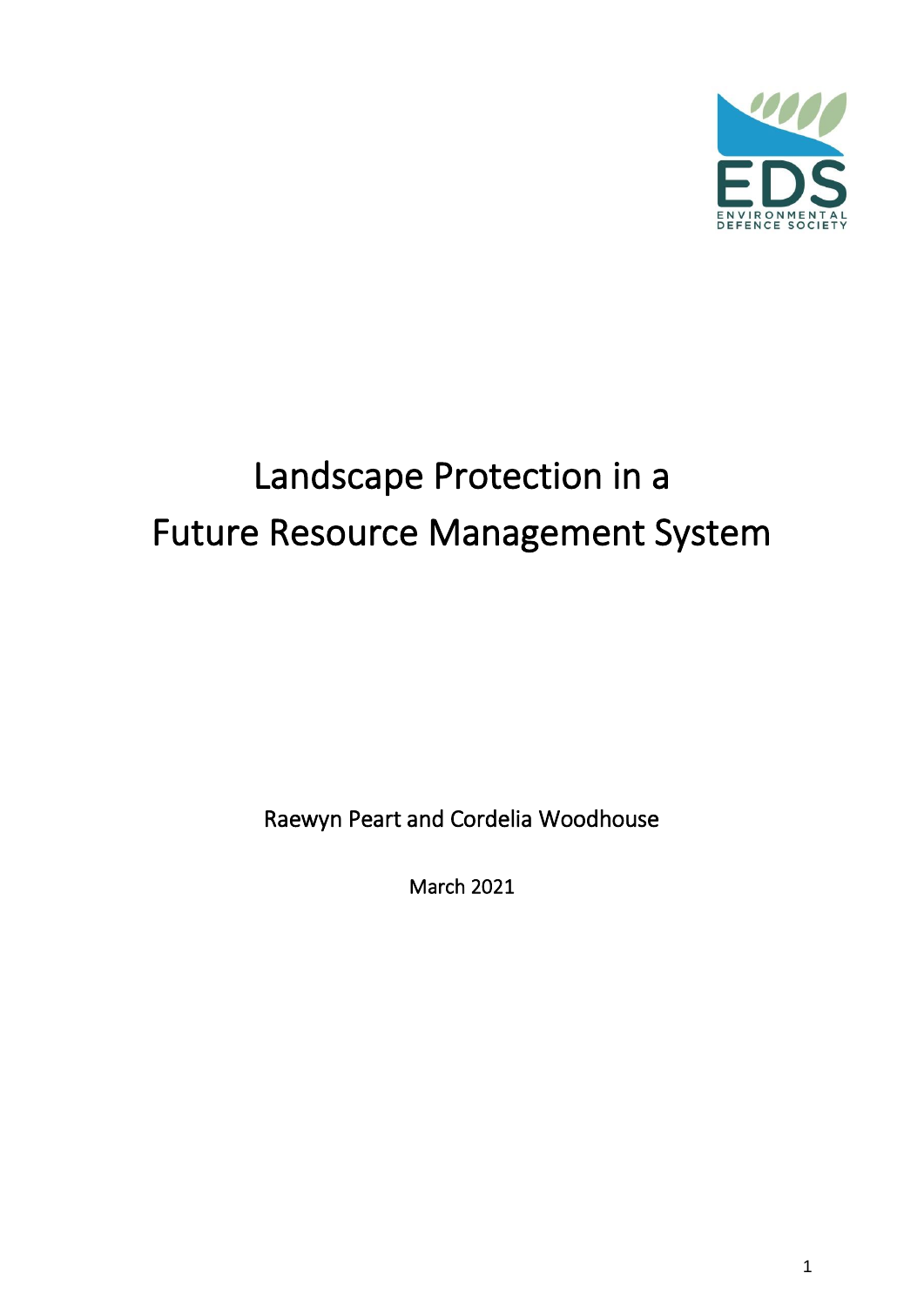## **1 Introduction**

The purpose of this short paper is to apply the recommendations of EDS's multi-year Protected Landscape Project to the specific reform opportunities identified by the Resource Management Reform Panel (RMR Panel). It is designed to assist the Ministry for the Environment in its detailed policy work to develop the proposed Natural and Built Environments Act (NBA) and the Strategic Planning Act.

The Government's reform of the resource management system provides a significant opportunity to improve the way we currently provide for landscape protection. As discussed below, the RMR Panel recommendations help address the consistent identification of important landscapes, the role of mana whenua in their identification and management, strategic integration across different management regimes affecting them, linkages with clear and directive regulation to protect important values, restoration and enhancement of landscapes, and improving the linkage with funding mechanisms to support sustainable land management and restoration work.

However, EDS considers the provisions relating to landscape protection could be strengthened further. The RMR Panel recommendations and suggested amendments are discussed below. This paper is structured around the following sections:

Section 2: Describes the concept of 'landscape' Section 3: Provides a summary of EDS's Protected Landscapes Project Section 4: Outlines the current statutory protection of landscapes Section 5: Describes the potential role of regional spatial strategies in landscape protection Section 6: Describes the potential role of the NBA in landscape protection Section 7: Describes the potential role of national direction in landscape protection Section 8: Provides a summary of our key recommendations

## **2. The concept of 'landscape'**

'Landscape' is a complex and multi-dimensional concept. It is not easily distilled into one description that can encapsulate all of its nuances and meanings. To some, landscape is the culturally modified environment that specifically reflects the patterns and structures of its human creators.<sup>1</sup> To others, landscape is the way people make sense of their world.<sup>2</sup> Landscape results from the interface of people and the natural environment over time.

For Māori, there is no separation between the land (whenua) and themselves (tangata whenua). The term 'tangata whenua' indicates a metaphysical relationship in which the land and its people are intertwined. It denotes an inseparable connection that conveys particular rights and obligations. $3$ Māori and the natural environment function together as a single ecosystem, comprising visible and invisible, and tangible and intangible dimensions.<sup>4</sup> In a broad sense, then, the rohe (tribal region) of each iwi (tribe) or hapū (sub-tribe) serves as their cultural landscape. Māori connect to a specific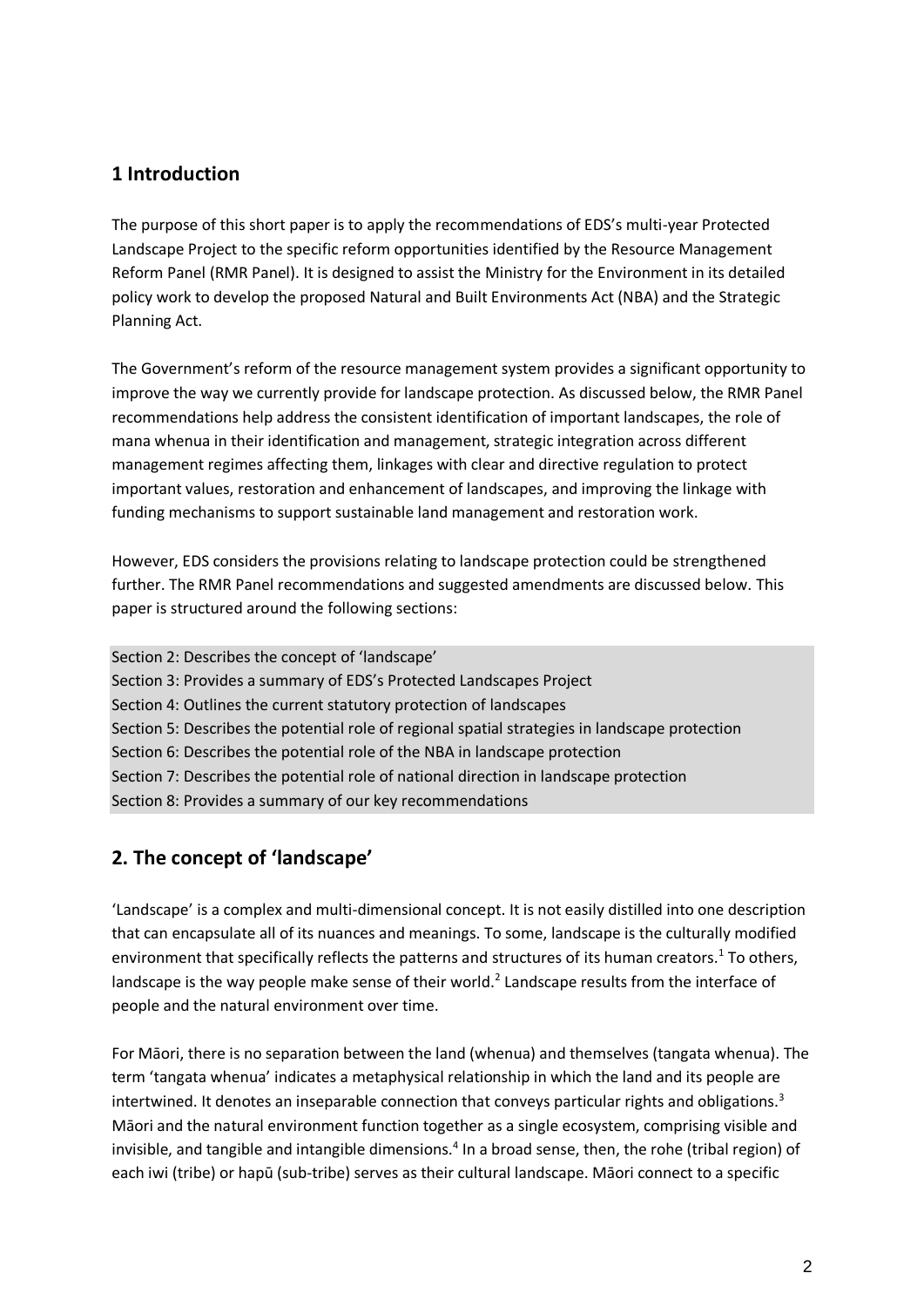landscape through the whakapapa (genealogical) connections of iwi, hapū and whānau to specific features of the landscape within their rohe – whenua, maunga (mountain), awa (river), moana (sea) and other pou (markers within the landscape).

'Landscape' is now a common term used within Aotearoa New Zealand and internationally, and it has planning and policy implications that affect tangata whenua. Therefore, in more recent times, iwi/Māori have engaged with the concept. Both 'cultural landscapes' and 'ancestral landscapes' are terms used by Māori to describe their *particular* landscapes as opposed to natural landscapes in general.

This approach can be contrasted with the genesis of the early New Zealand European concept of 'landscape' which traces back to the early days of European settlement.<sup>5</sup> Settlers brought with them an understanding of landscape centred around the concept of 'beauty'. This was drawn from a rich cultural heritage where 19<sup>th</sup> century poets, writers and social commentators, such as William Wordsworth and John Ruskin, wrote about the beauty of the landscape in England and the need to protect it from the ravages of industrialisation.<sup>6</sup>

As with the evolution of Māori culture, the European tradition of landscape has changed within the Aotearoa New Zealand context, as the European settlers engaged with new landscapes. However, navigating the two world views and devising effective protection mechanisms that encompass, empower and enable both te ao Māori and Pākehā approaches, is still some distance away. It has been the European tradition that has largely dominated institutional and legal settings.

This generic term 'landscape', as it has been applied in the Aotearoa New Zealand context, does not comfortably fit with te ao Māori and necessitates the use of the terms 'cultural' or 'ancestral' when referring to landscapes in relation to Māori. This makes the explicit use of these terms in the new legislation important.

New Zealand courts have long recognised that landscape is broader than just visual considerations, and much more than just an attractive view. Landscape is a large subset of the 'environment'<sup>7</sup> it has scale. It involves both natural and physical resources and various factors relating to the way people perceive and associate with them.<sup>8</sup>

Case law has identified three sets of components that are relevant to assessing landscapes: the biogeographical elements, patterns and processes; the associative or relationship contributions; and the perceptual aspects.<sup>9</sup> These groupings have recently been described as the 'dimensions' of the assessment of landscapes and features, all of which are essential to a full understanding of landscape.<sup>10</sup>

Tuia Pita Ora New Zealand Institute of Landscape Architects has been developing new Landscape Asssessment Guidelines that seek to develop a biculturally inclusive landscape concept and approach to landscape assessment which could serve to usefully inform future policy development in this area including the development of a NPS on landscape.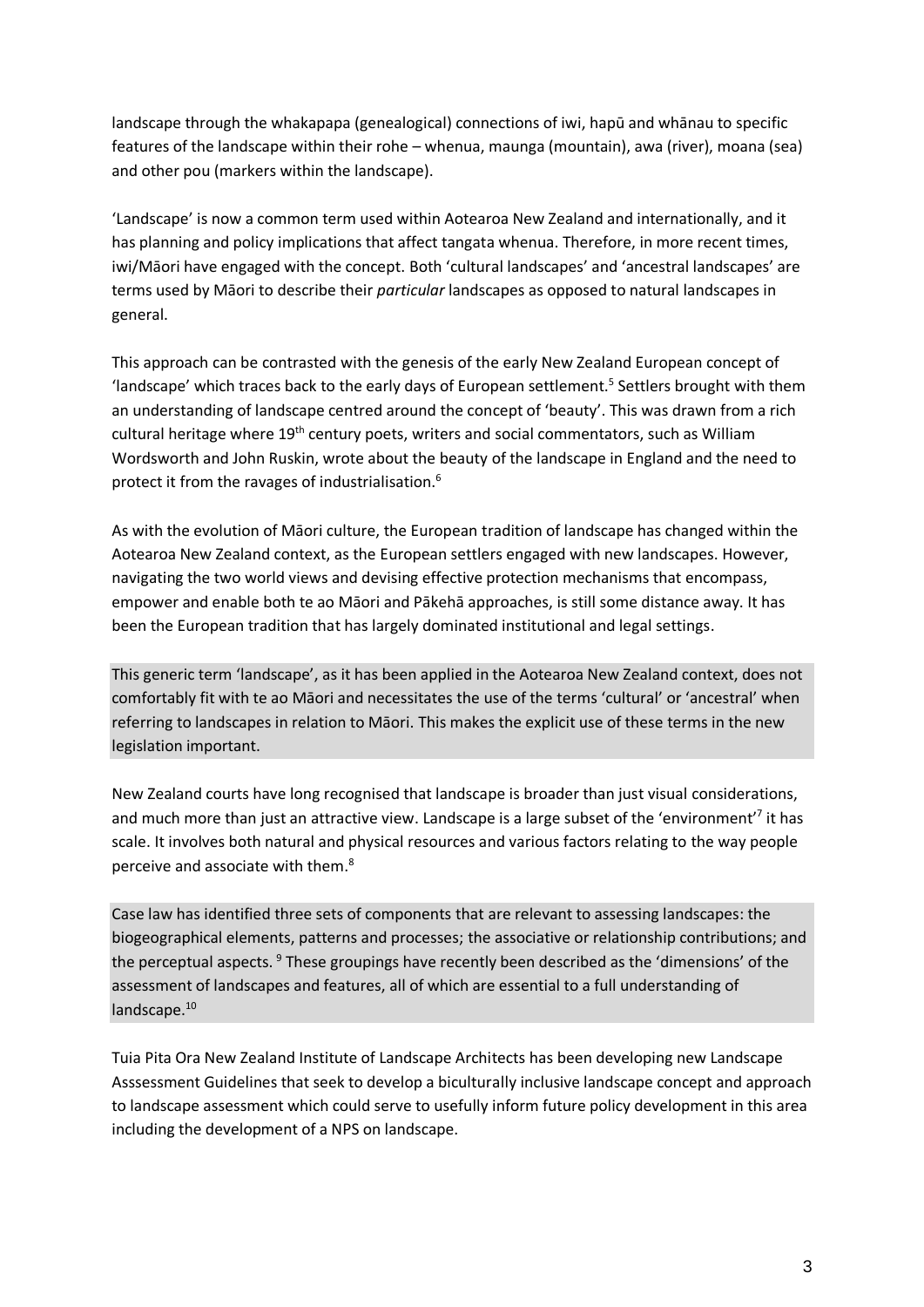# **2 Summary of EDS's Protected Landscapes Project**

In order to address the loss of landscape values in Aotearoa New Zealand, EDS initiated a project to investigate how existing legislative and policy tools could more effectively be deployed to protect important natural landscapes, as well as how a new protected landscapes model could be adopted to better achieve better landscape protection throughout the country.

The project was comprehensive, spanning two years. It involved an international study tour, five indepth case studies and interviews with over 150 people consisting of landowners, agency staff, experts and other stakeholders.

The international study tour was undertaken in May-June 2019. Project staff visited Germany, the Netherlands, Belgium, Scotland and England. This was supplemented by an in-depth desktop review of notable landscape protection regimes in Australia, Canada and the United States of America. The purpose of the study tour was not to transpose an existing model into the current system, but to distil key elements that have been employed elsewhere and draw out lessons of relevance to Aotearoa New Zealand's context.

Our international review indicated that conflicting interests and pressures must be directly addressed in any protective model; there needs to be an effective regulatory framework, responsive governance, and adequate resourcing and funding.

The learnings from overseas were built on when we undertook five in-depth case studies which focused on Te Manahuna Mackenzie Basin, Te Pātaka o Rākaihautū Banks Peninsula, the Waitākere Ranges, the Hauraki Gulf Islands and the potential linkages between tourism and landscape protection. The case studies looked at a wide range of contexts with different historic and current pressures. We learnt that a one size fits all approach is not appropriate, and that landscape protection systems need to be able to take into account local context. Yet, there also needs to be consistency across application.

We also found that the pressures on landscape are more multi-faceted than in the past, and they play out in different ways in different places. In our cases studies we found that some of the biggest threats to landscape values were:

- Pastoral intensification and irrigation (Mackenzie Basin and Kaitorete Spit)
- Urban development (Waitākere Ranges and Waiheke Island)
- Tourism (Waiheke Island and Akaroa)
- Exotic plantation forestry (Mackenzie Basin and Banks Peninsula)
- Wilding pines (Mackenzie Basin)
- Plant pathogens (Waitākere Ranges)
- Weeds (Waitākere Ranges)
- Predators (most places but particularly Aotea Great Barrier Island and Banks Peninsula)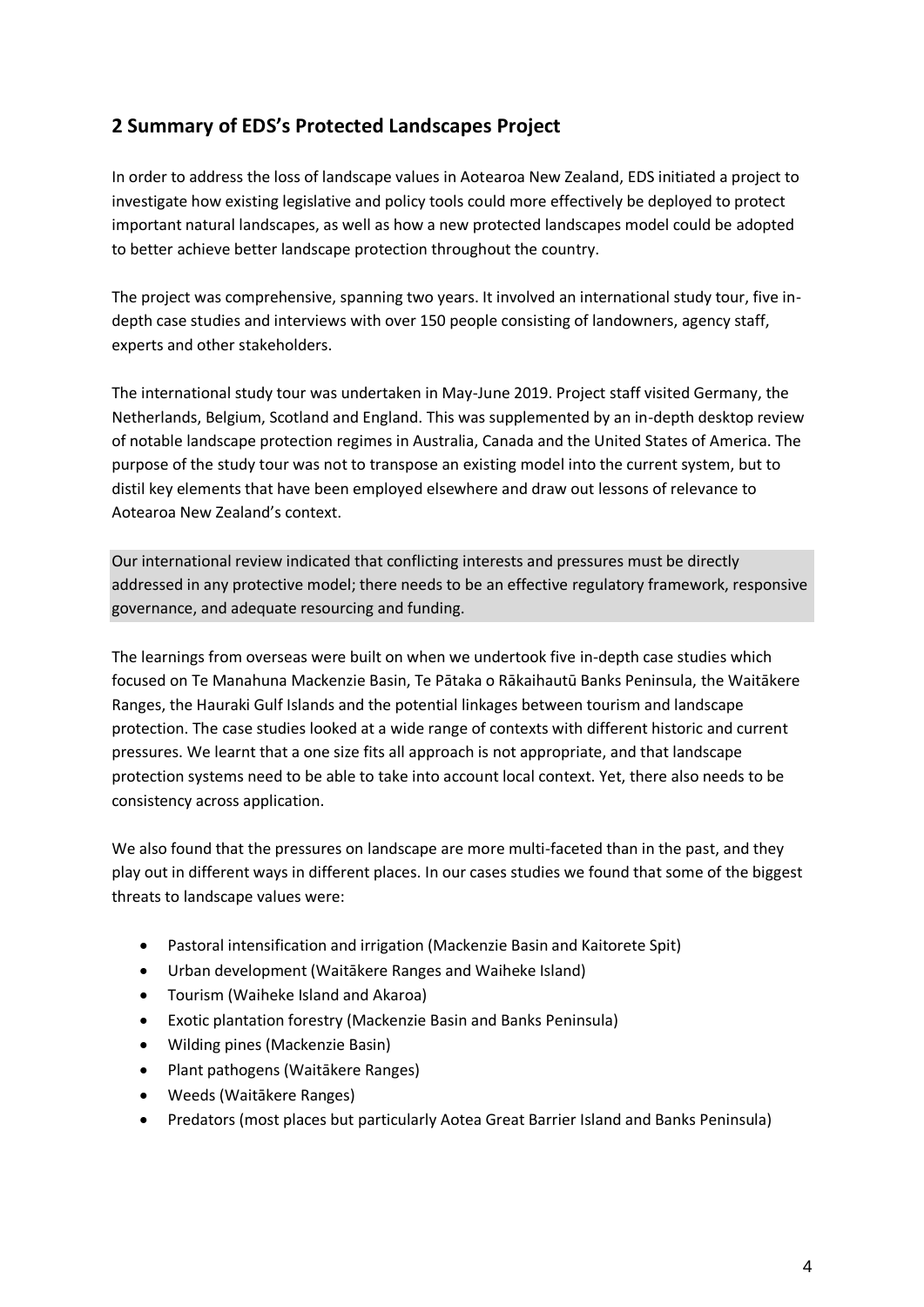Our case studies indicated that, to be effective, any landscape management system needs to address a wide range of pressures and most importantly human attitudes, values and behaviours. A future system also needs to be flexible and adaptive so it can be tailored for particular localities and contexts.

Two strong themes emerged from the case studies: weak district or regional planning rules will not result in good outcomes, and policy developed through a narrow lens can often result in unintended consequences. There needs to be a coherent package for landscape protection. These are two elements that we see capable of being addressed within the current reforms.

The findings of EDS's Protected Landscapes Study were summarised in *Caring for the Landscapes of Aotearoa New Zealand: Synthesis Report* which is available on the EDS website [\(www.eds.org.nz\)](http://www.eds.org.nz/). The report was launched by Minister Parker in Wellington in February 2021. The Minister noted that it would provide a helpful basis to inform the current resource management reforms.

#### **3 Current statutory protection of landscapes**

Natural landscapes are vitally important to the country. They provide physical and spiritual respite, historical links and havens for biodiversity. They are a source of creative endeavour, a key component of the Aotearoa New Zealand brand, and a major drawcard for tourists. It is critical that a robust framework is provided for their protection. Yet despite this importance, we are still seeing degradation of our important landscapes.

The importance of landscape has been recognised by the Resource Management Act 1991 (RMA) for over 25 years, but its meaning and significance is still poorly understood. The "protection of outstanding natural features and landscapes (ONLs) from inappropriate subdivision, use, and development" is listed as a matter of national importance under s 6(b) of the RMA. What makes them 'outstanding' and how 'natural' fits into the concept have been topics keenly contested in the Environment Court.

The s6(b) obligation is also not necessarily an absolute protection against all development. It allows for the possibility of 'appropriate' development. What is inappropriate has not been clearly defined under the Act. It is heavily affected by context and accordingly must be determined on a case-bycase basis. The Courts have played a unique and seminal role in providing discourse on this issue. In determining what is inappropriate, much turns on 'what is sought to be protected'.<sup>11</sup>

Although the protection of ONLs has been identified as a matter of national significance there remains no national policy direction on landscape. In the coastal environment, the New Zealand Coastal Policy Statement 2010 (NZCPS) provides robust protection for ONLs. Adverse effects on these values from inappropriate activities must be avoided. This is a strong protection and acts to prevent adverse effects occurring.<sup>12</sup> This has created a disjunct in the way ONLs are managed, with stronger protection existing in the coastal environment than elsewhere.

The EDS Protected Landscapes project found that, overall, the current system does not work well. There has been clunky implementation and uneven protection across regions and districts.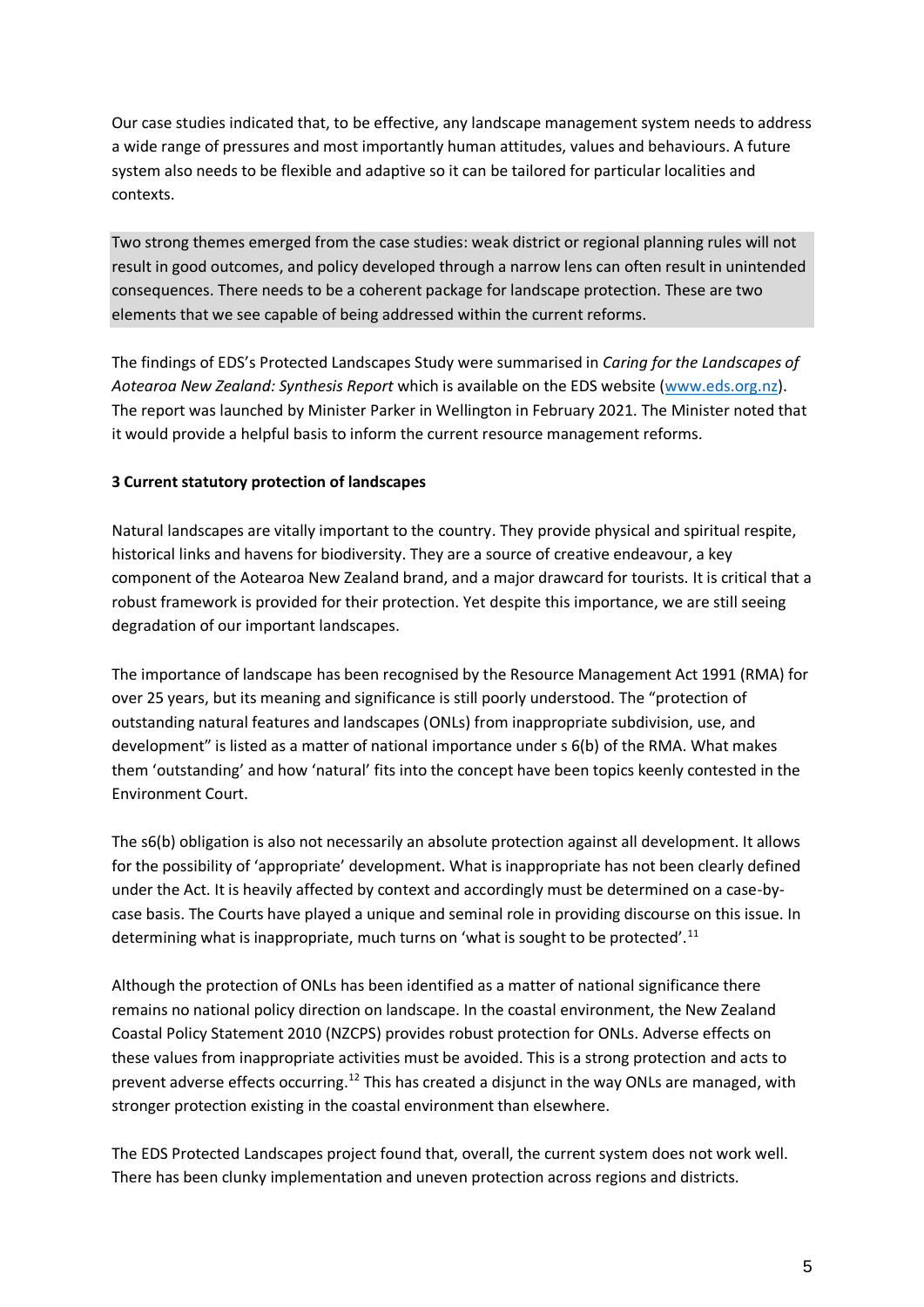Significant institutional and regulatory failure has resulted in a lack of protection for our important landscapes.

## **5. Potential role of regional spatial strategies in landscape protection**

The RMR Panel proposed a new Strategic Planning Act "as the key mechanism for improving strategic integration across the resource management system". It is designed to help improve strategic integration at a regional level across multiple statutes, functions, outcomes and agencies.<sup>13</sup>

The Strategic Planning Act would require spatial strategies to be developed for each region, and they would encompass land, freshwater and the coastal marine area. This means that they would encompass seascapes as well as landscapes. They are to provide a long term view, setting a strategic direction for at least the next 30 years and cover a wide range of matters including:

long-term objectives to improve the quality of the natural and built environments, provide sufficient development capacity, promote Māori interests and values, promote the sustainable use of rural land, protect historic heritage, address natural hazards and climate change.<sup>14</sup>

The RMR Panel proposes that regional spatial strategies would include a range of environmental matters (alongside identifying the location of future development capacity and infrastructure) such as "regionally significant ecological areas, landscapes and recreational space that should be protected or enhanced", "areas of historic heritage values and areas of significance to mana whenua that should be protected and enhanced", "areas where significant change in land use is required to reduce impacts of land use and development in lakes, rivers, wetlands and the marine environment", "areas for enhancement and restoration, such as wetlands and green corridors" and "areas that may be affected by climate change or other natural hazards, and measures that might be necessary to address such issues".<sup>15</sup>

Therefore, as proposed by the RMR Panel, such regional spatial strategies would have the ability to address a range of environmental matters at the regional level including landscape change, protection and restoration. It is important that this broad scope, and relevant matters to be addressed, are included explicitly in the Spatial Planning Act.

Regional spatial strategies would be useful mechanisms through which important landscapes could (and should) be identified at a regional level. This would help overcome a significant problem with the current system which has resulted in uneven mapping of important landscapes across regions and districts.

The RMR Panel recommended that central government should have the ability to develop a 'national priorities statement' under the Strategic Planning Act which would "signal its intention to address specific nationally significant issues through regional processes." This would be used to set out "particular nationally significant issues central government wishes to resolve at a regional level" amongst other things.<sup>16</sup>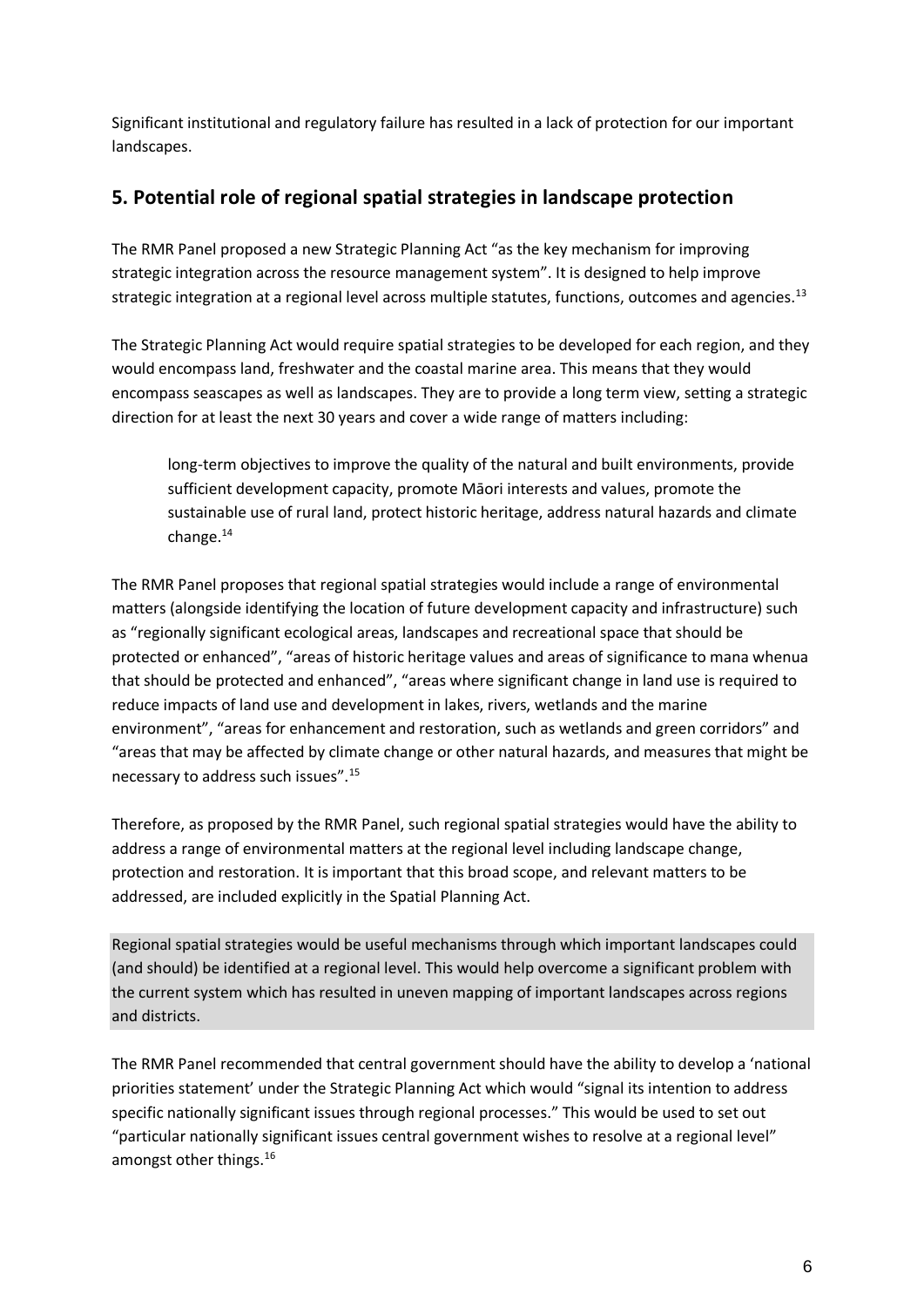A national priorities statement could be a mechanism through which central government sets out its long-term national priorities for landscape protection.

The regional spatial strategies themselves are to be developed jointly by central government, local government and mana whenua through consensus decision-making. This, importantly, enables mana whenua to participate in spatial planning as partners and "to better reflect Te Tiriti partnerships and incorporate mātauranga Māori knowledge".<sup>17</sup> It should enable Māori values associated with specific landscapes and Māori cultural landscapes to be more fully reflected in the planning documents.

Regional spatial strategies are to be accompanied by 'implementation agreements' which will include more detailed planning for "certain infrastructure or environmental remediation projects" and apportion funding responsibility between central and local government. These could then be linked to the budgeting process for each government body, thereby helping to ensure that funding is made available to implement the regional spatial strategies.

Implementation agreements could (and should) include funding provision for the protection and restoration of important landscapes.

The RMR Panel's recommendations also address the potential linkage between regional spatial strategies and other resource management legislation through which the provisions of the spatial strategies would primarily be implemented. Our landscape case studies indicated the importance of making a close link between policy and the regulatory tools needed for effective implementation. Policy developed in silos often had unintended consequences on landscape values.

The Panel proposed that regional spatial strategies should be "consistent with" the purposes of the NBA, Local Government Act 2002 and Land Transport Management Act 2003. The Panel also proposed that they be consistent with national direction including National Policy Statements (NPS) National Environmental Standards (NES), the national adaption plan and government policy statements on land transport and housing and urban development.

In turn, plans developed under the NBA, the Local Government Act and the Land Transport Management Act would need to be consistent with the regional spatial strategy.<sup>18</sup> This should help ensure that alignment runs both ways. Such plans include long-term plans and annual plans which incorporate local government budgets, and this could help to ensure that local government expenditure is aligned with the regional spatial strategy's provisions on landscape protection and restoration.

The scope of the RMR Panel's review was limited to a primary focus on the RMA and its interface with the Local Government Act, Land Transport Management Act and Climate Change Response Act 2002 rather than the resource management system as a whole. The Panel's recommendations therefore relate only to these pieces of legislation. Our landscape case studies indicate that the scope needs to be broader in order to more fully integrate across statutory frameworks impacting on landscape matters.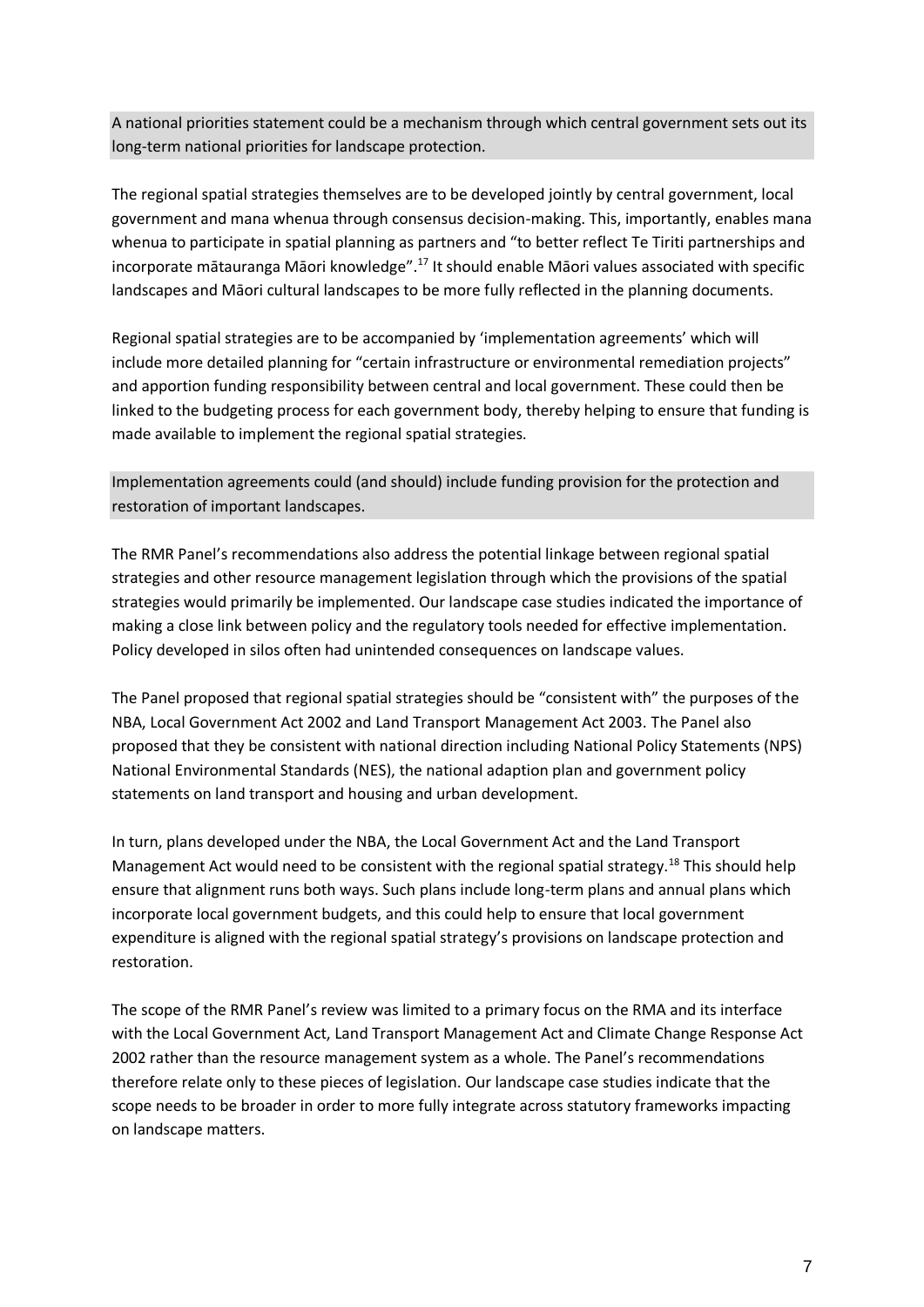Given that there is 1.2 million hectares of Crown pastoral land, much of it with high landscape values, the Spatial Planning Act should also apply to the Crown Pastoral Land Act 1998. In addition, the conservation estate spans around a third of the country and it is therefore important that the Spatial Planning Act also apply to the Conservation Act 1987.

To further raise the profile of important landscapes within Aotearoa New Zealand we suggest that regional spatial strategies be required to identify a category of landscapes which we provisionally call 'landscapes of national importance' but leave open the option of using an appropriate Māori name.

Landscapes of national importance would be entire landscapes areas that include significant natural, Māori cultural and/or heritage landscape values. They could include places like the Mackenzie Basin, Banks Peninsula, Wakatipu Basin, Waitākere Ranges and Aotea Great Barrier Island. Identification of these landscapes at a regional scale could link to a NPS on landscape (described below), which would set out how they should be managed.

# **6. Potential role of the NBA in landscape protection**

The bulk of the RMR Panel's recommendations focus on replacing the RMA with a new NBA. One of the driving forces behind the perceived need to replace the RMA was its failure to protect the natural environment alongside inadequate recognition of urban development matters. Identified issues with managing the natural environment included lack of national direction, inadequate resources at central and local government levels to implement the legislation, the application of an overall broad judgement approach which weakened environmental limits, and a legislative purpose which failed to address environmental restoration.<sup>19</sup> The Panel's report also notes the failure under the RMA to enable mana whenua to engage meaningfully in the resource management system.<sup>20</sup> All these issues have affected landscape protection.

The proposed NBA seeks to create greater alignment between te ao Māori and non-Māori approaches to resource management through incorporating the concept of Te Mana o te Taiao in its purpose statement. It also has a much stronger emphasis on achieving positive outcomes (rather than primarily mitigating adverse effects). This is through the establishment of a series of environmental limits, outcomes and targets. As the RMR Panel explains in its report, relying on limits alone risks creating a 'race to the bottom', whereas setting outcomes and targets shifts the focus to continuous environmental improvement:<sup>21</sup>

… where a healthy and flourishing environment is sought, rather than one that can merely endure human modification. Outcomes are intended to be high-level enduring goals reflecting a desired future state. Targets are time-bound steps for improving the environment and moving towards achieving outcomes.

The RMR Panel's proposed drafting of a new Part 2 identifies a series of outcomes to be provided for the natural environment, built environment, tikanga Māori, rural, historic heritage and natural hazards and climate change (see below). Unlike the RMA which created a hierarchy between section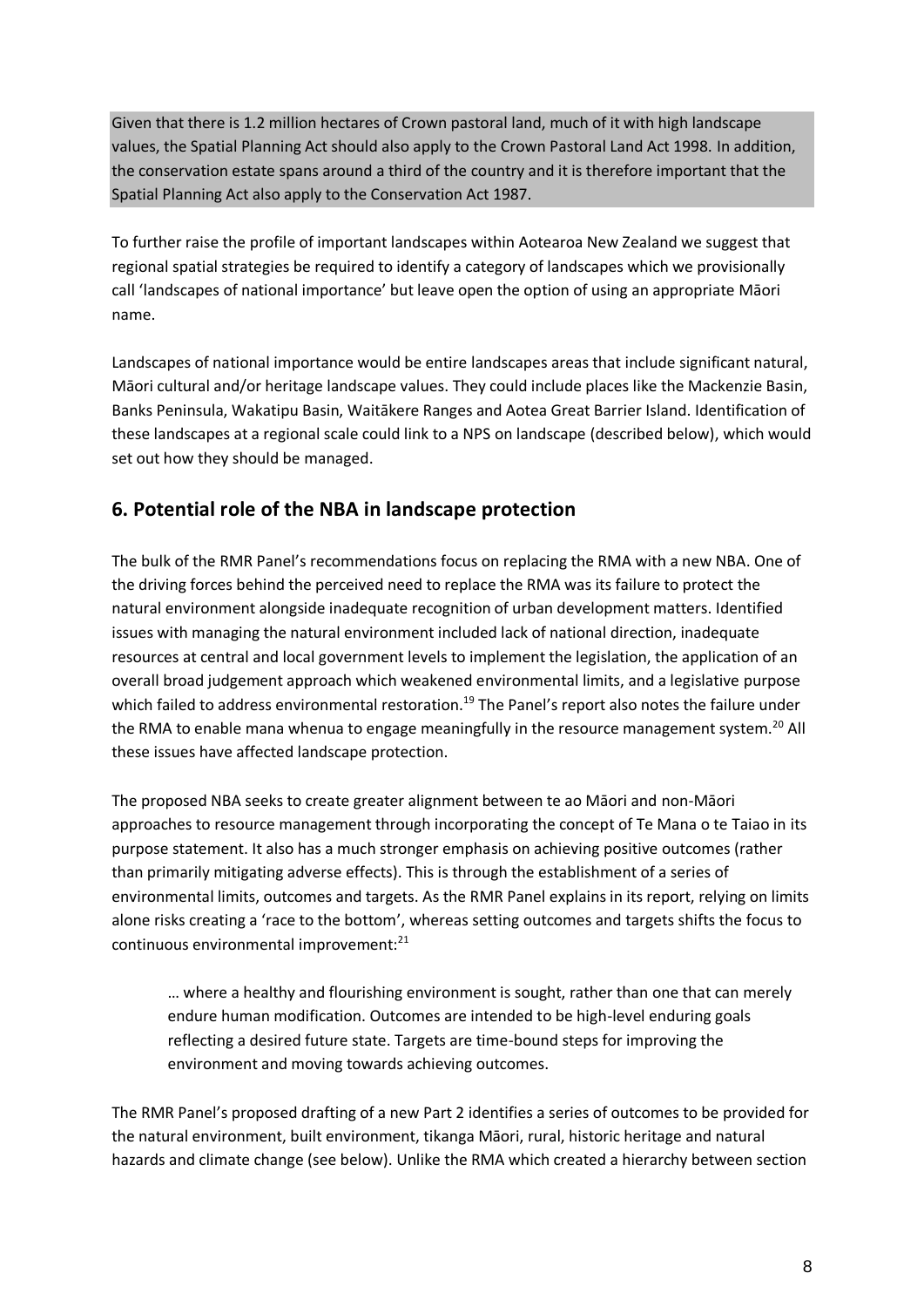6 and section 7 matters, there is no priority given to this list of outcomes with any conflicts to be reconciled through national direction or failing that through the provisions of the combined plans.

The outcomes include specific reference to the "protection and enhancement" of "outstanding natural features and outstanding natural landscapes" thereby largely carrying over the provisions of section 6(b) of the RMA but with some important changes. That section did not refer to enhancement. It also contained a reference to protection "from inappropriate subdivision, use and development" and this qualifier has been removed in the revised proposed drafting. These are positive changes.

There is a direct reference to "cultural landscapes", and the protection and restoration of the relationship of iwi, hapū and whanau with them, in proposed section 7(j). This should raise the prominence of cultural landscapes within the resource management system.

The refence to protection of "historic heritage" has been brought over from the RMA, with the same definition of the term, but with a new qualifier of "significant" replacing the earlier qualifier of "from inappropriate subdivision, use and development". This seems reasonable. However, no direct reference to heritage landscapes is proposed, which may perpetrate the lack of recognition of such landscapes in places such as Ihumātao.

Consideration should be given to including heritage landscapes in section 7 either through direct incorporation into section 7(p) or through amending the definition of 'historic heritage' to explicitly include heritage landscapes.

The RMR Panel proposals also remove any reference to 'amenity values' which was included in section 7(c) of the RMA as the "maintenance and enhancement of amenity values". Instead, there is a broader reference to "enhancement of features and characteristics that contribute to the quality of the natural environment" in the new proposed Part 2.

Amenity values are an important component of landscape in Aotearoa New Zealand. Amenity landscapes are significant landscapes, but those that are not quite natural enough to qualify under section 6(b). They often form a buffer between ONLs and landscapes with no particular values meriting management or urban areas.

Reference to amenity landscapes, and the need to carefully manage them, should be included in the new proposed Part 2. A NPS on landscape (or its equivalent) could then flesh out the policy parameters and obligations.

**Section 7 Outcomes (as proposed by the RMR Panel with our proposed changes in bold)**

To assist in achieving the purpose of this Act, those exercising functions and powers under it must provide for the following outcomes:

*Natural environment*

- (a) enhancement of features and characteristics that contribute to the quality **and amenity** of the natural environment;
- (b) protection and enhancement of: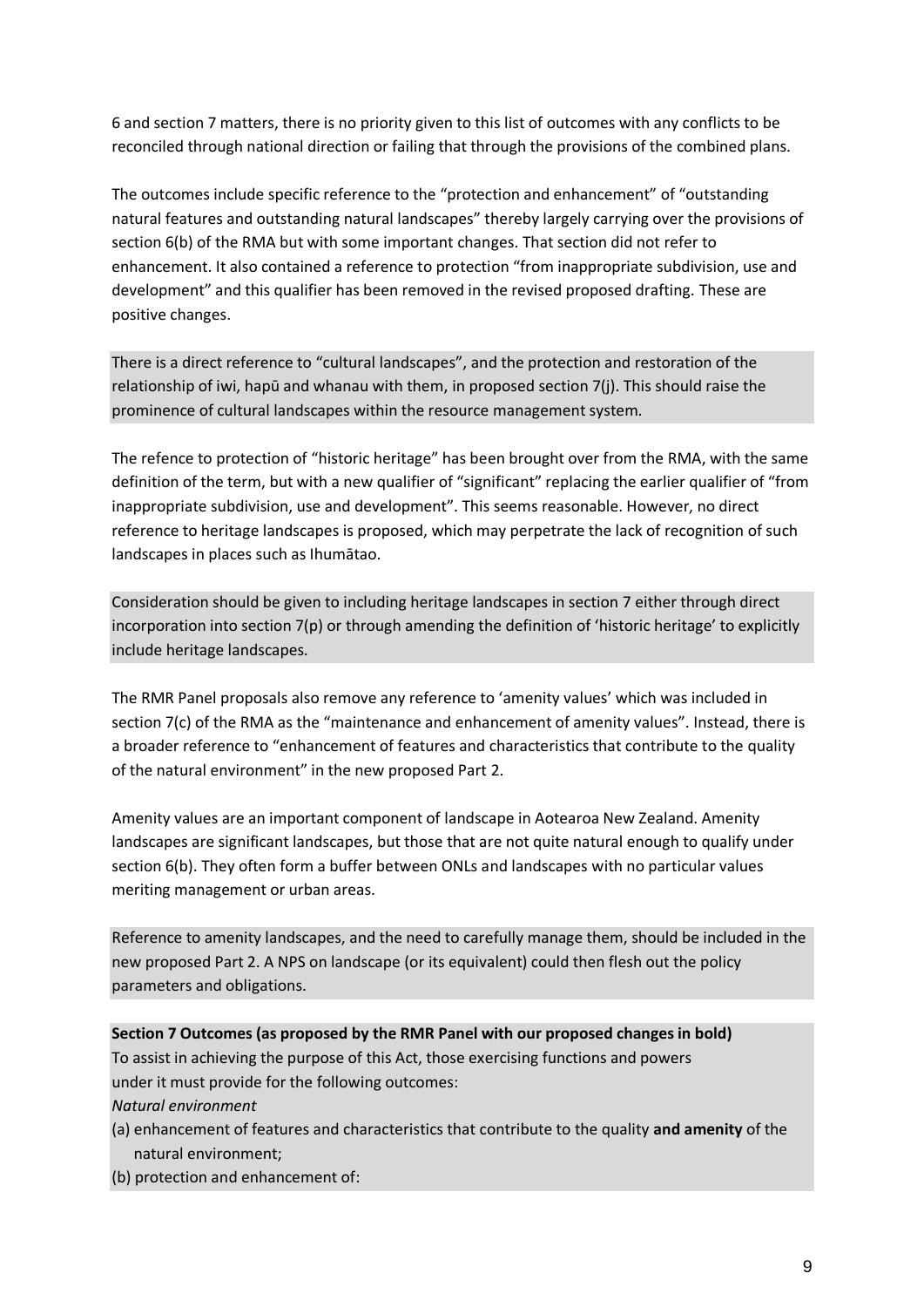- (i) nationally or regionally significant features of the natural character of the coastal environment (including the coastal marine area), wetlands, lakes, rivers and their margins:
- (ii) outstanding natural features and outstanding natural landscapes:
- (iii) areas of significant indigenous vegetation and significant habitats of indigenous fauna:
- (c) enhancement and restoration of ecosystems to a healthy functioning state;
- (d) maintenance of indigenous biological diversity and restoration of viable populations of indigenous species;
- (e) maintenance and enhancement of public access to and along the coastal marine area, wetlands, lakes, rivers and their margins;

*Built environment*

- (f) enhancement of features and characteristics that contribute to the quality of the built environment;
- (g) sustainable use and development of the natural and built environment in urban areas including the capacity to respond to growth and change;
- (h) availability of development capacity for housing and business purposes to meet expected demand;
- (i) strategic integration of infrastructure with land use;

*Tikanga Māori*

- (j) protection and restoration of the relationship of iwi, hapū and whanau and their tīkanga and traditions with their ancestral lands, cultural landscapes, water and sites;
- (k) protection of wāhi tapu and protection and restoration of other taonga;
- (l) recognition of protected customary rights;

*Rural*

- (m) sustainable use and development of the natural and built environment in rural areas;
- (n) protection of highly productive soils;
- (o) capacity to accommodate land use change in response to social, economic and environmental conditions;

*Historic heritage*

- (p) protection of significant historic heritage and **heritage landscapes**;
- *Natural hazards and climate change*
- (q) reduction of risks from natural hazards;
- (r) improved resilience to the effects of climate change including through adaptation;
- (s) reduction of greenhouse gas emissions;
- (t) promotion of activities that mitigate emissions or sequestrate carbon; and
- (u) increased use of renewable energy.

Planning documents are vital for implementing the outcomes in section 7. The RMR Panel has proposed the development of a combined plan for each region. Under the Panel's proposals there would be provision for mana whenua representatives on the planning committee, an independent audit before notification and independent scrutiny of submissions. This should help to ensure that the plans are robust documents and that Māori perspectives and values on landscape are more fully recognised in them.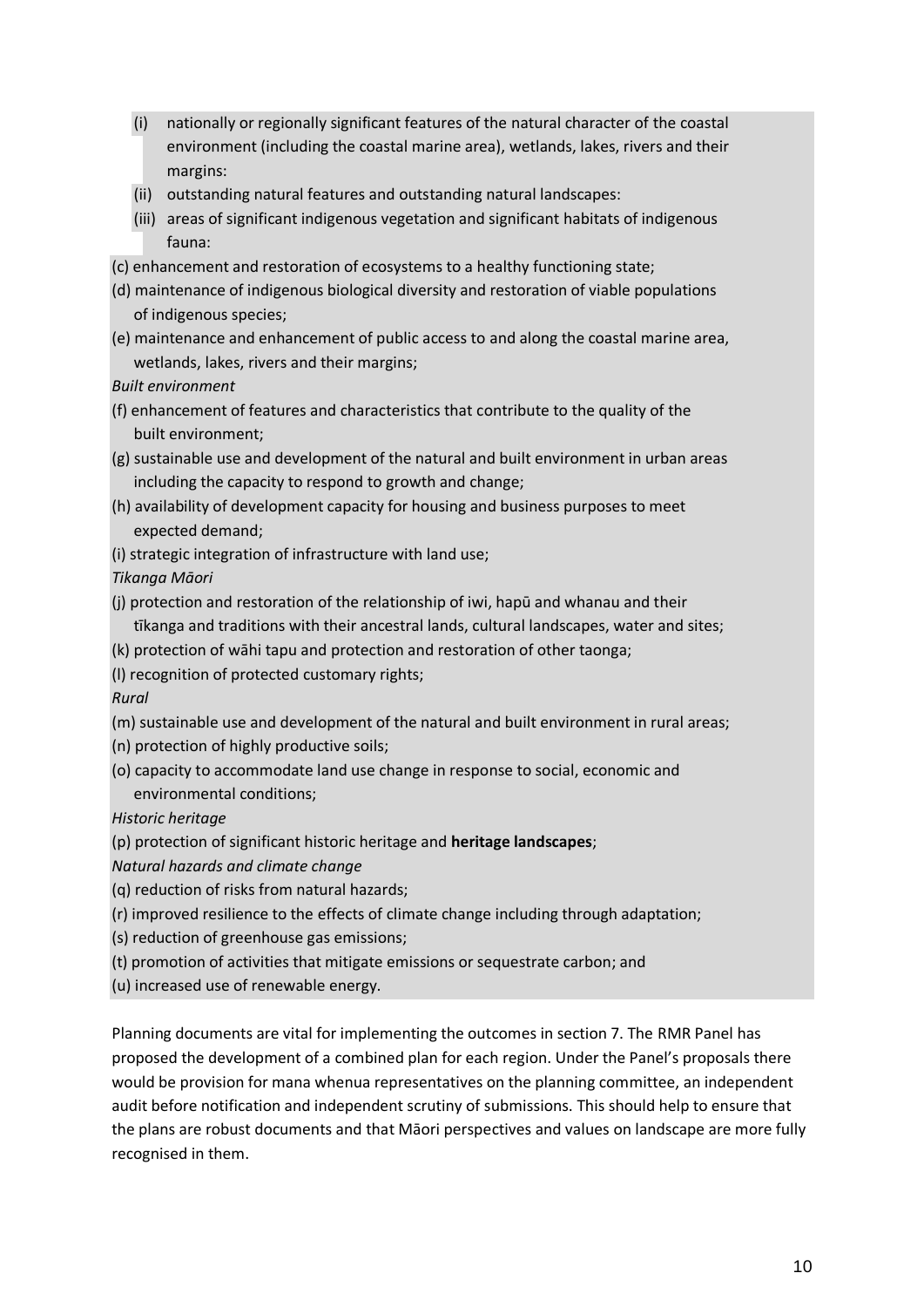To be effective in protecting important landscape values the combined plans will need to map important landscapes within the region. This should be a mandatory requirement in the legislation.

The Regional Policy Statements (RPS) should be the 'heart of resource management in each region.<sup>'22</sup> They are designed to provide an overview of resource management issues specific to the region and include policies and methods (but not rules) to achieve the integrated management of those resources. An RPS should be a strategic region-wide document which identifies landscapes and landscape values of importance to the region and sets out how they should be managed and protected. Unfortunately this opportunity has not always been utilised.

Two of our case studies (Mackenzie Basin and Banks Peninsula) were within the Canterbury region. Although Environment Canterbury had been proactive in commissioning a regional landscape study as early as 1993, this was not translated into clear policy in the Canterbury RPS. In particular, the ONLs were not been mapped and it was unclear how they were to be protected. This led to virtually no protection being provided for the ONLs on a region-wide basis.

It is important that this issue is rectified in the NBA by requiring RPSs to map and provide strong direction on how important landscapes in each region are to be protected. RPS sub-chapters could be used to detail considerations for specific landscapes. Clear and directive rules to implement these directions then need to be included within the regional and district plan components of the combined plan.

# **7. Potential role of national direction in landscape protection**

One of the recognised weaknesses in the implementation of the RMA has been the lack of national direction on landscape matters. It is notable that there still is no NPS on landscapes outside the coastal environment close to 30 years after the RMA came into force. This has meant that the 78 councils around the country have been largely left to work it out for themselves. There is a stark disjunct between the level of protection afforded to coastal environments (through the use of clear and directive language in the NZCPS) and the much weaker protection that exists elsewhere.

The RMR Panel proposes to significantly strengthen the role of national direction through making it mandatory for a range of matters. NPSs will also be required to set targets (either binding or nonbinding) "in order to achieve continuous improvement in the outcomes specified in section 7" which includes the protection and enhancement of outstanding natural landscapes as described above. They will also need to state objectives and policies to achieve the targets. A mandatory NPS on landscapes, as proposed by the RMR Panel, provides the opportunity to establish a robust national framework for the management of landscapes at the regional and/or local levels.

The development of a NPS on Landscape should be prioritised to establish environmental outcomes, targets and bottom lines for the country's landscapes including outstanding and amenity landscapes.

The NPS could provide for greater recognition for iwi planning documents in the management of Māori cultural landscapes and support the co-design of policy and planning provisions to protect their values.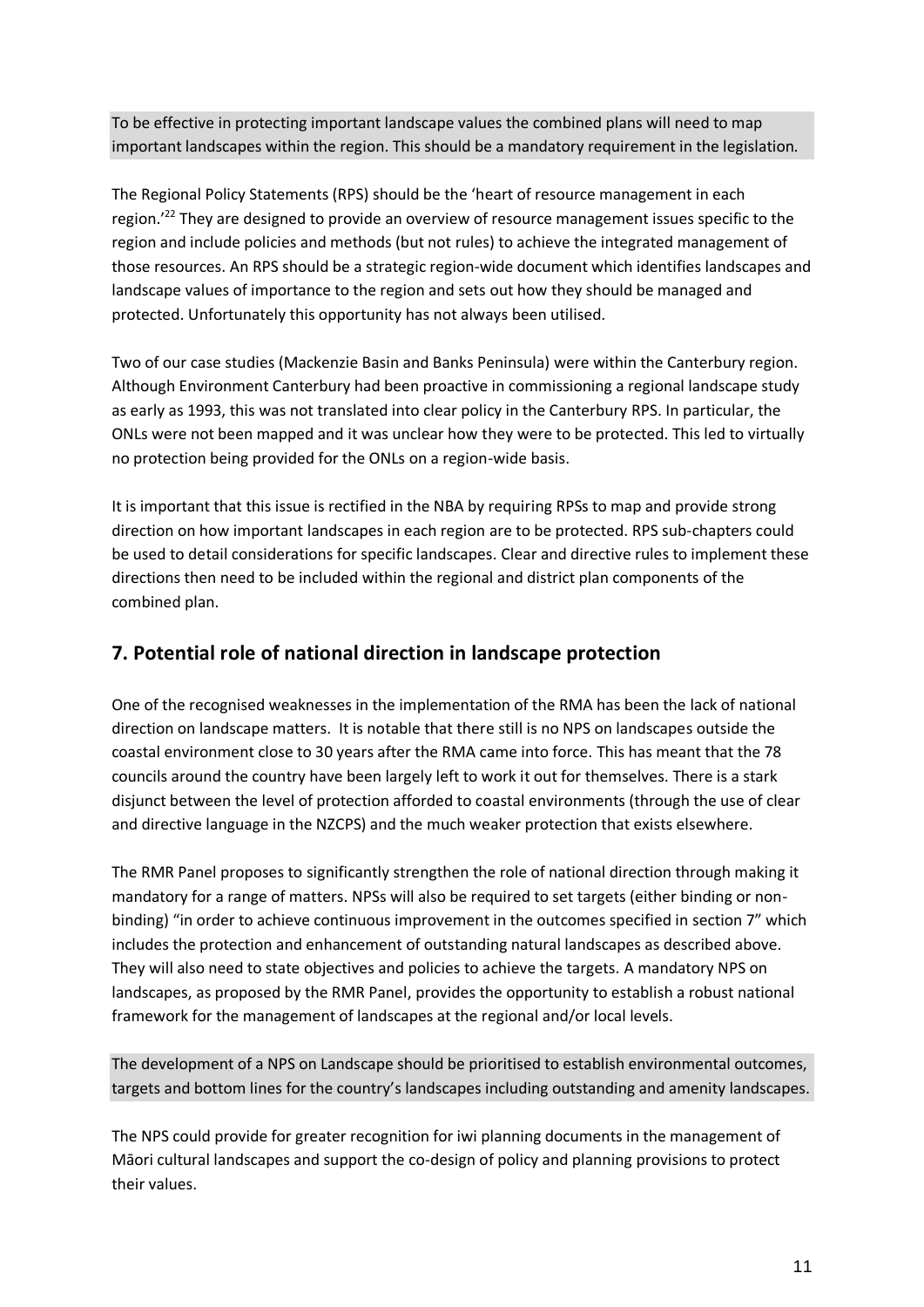It could also help provide clarity on landscape assessment and management practice by setting out at what scale landscape should be assessed, the assessment methodology to be used, and the roles of mana whenua and respective councils and their planning documents in providing protection.

A Landscape NPS could provide specific policy for 'landscapes of national importance' identified in regional spatial strategies and prioritise the protection and restoration of their values. It could direct that these areas receive priority for existing government initiatives and funding.

Our international research and case studies highlight the importance of adequate funding to support restoration work and encourage sympathetic land management within important landscape areas. Landscapes of national importance could receive priority for conservation land acquisition by the Natural Heritage Fund, support for covenanting by the Queen Elizabeth II Trust and others, money from the International Visitor Conservation and Tourism Levy when international tourism restarts, and government science and innovation funding for predator control and research into sustainable land management. It could also include funding to support collaborative restoration initiatives and a focus for philanthropic investors.

The identification as a landscape of national importance could also be used to support the development of a collective brand for the area. This brand could assist with marketing strategic tourism opportunities and could also create a quality mark for products produced in the area. Similar to how tourists are attracted to the 'Great Walks' on DOC conservation land, they could also be attracted to the network of landscapes of national importance around Aotearoa New Zealand, where they could be assured of having high quality experiences of Aotearoa New Zealand's outstanding natural and cultural landscapes.

### **8 Summary of key recommendations**

Overall, approaching the resource management reforms through a landscape lens, could help ensure that the new system provides for stronger protection of Aotearoa's special places for the benefit of current and future generations.

We consider that the strengthening of landscape provisions in the revised Part 2 (Section 7 of the NBEA), the inclusion of strategic spatial mapping and the regional identification of landscapes of national importance in conjunction with a new NPS on landscape will provide a robust framework for the protection of these important areas.

Our key recommendations are as follows:

## *Proposed Spatial Planning Act*

- 1. Require regional spatial strategies to address landscape matters, including identifying 'landscapes of national importance' and providing for their protection and restoration.
- 2. As proposed by the RMR Panel, require regional spatial strategies to encompass land, freshwater and the coastal marine area to enable landscapes and seascapes to be managed in an integrated manner.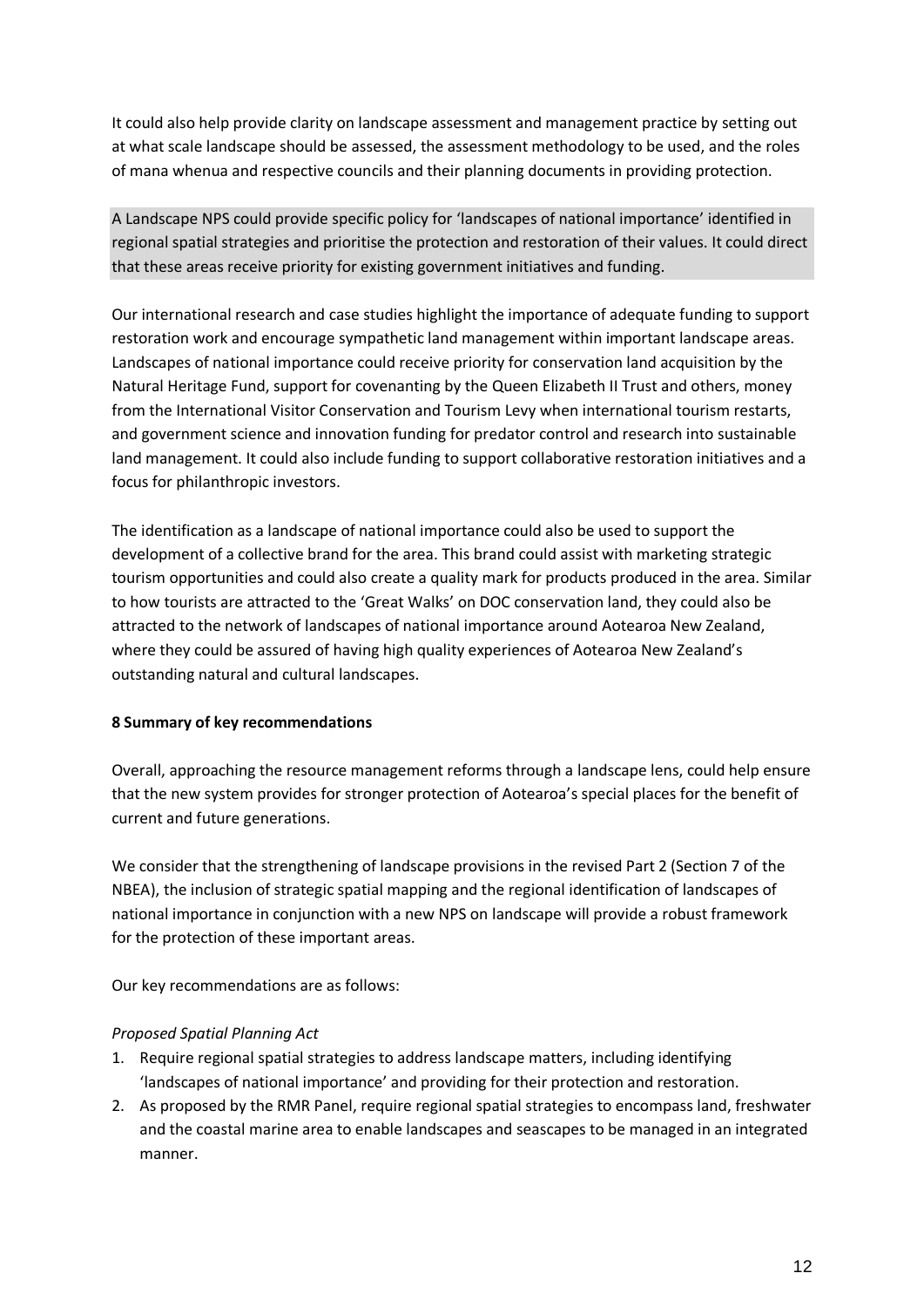- 3. Ensure the national priorities statement addresses landscape protection including criteria for the identification and protection of 'landscapes of national significance'.
- 4. As proposed by the RMR Panel, require mana whenua to be included as equal decision-making partners with government entities in the development of regional spatial strategies to enable Māori rights, interests and values associated with specific landscapes and Māori cultural landscapes to be fully reflected in the strategies.
- 5. Ensure implementation agreements include funding provision to support mana whenua, land managers and community organisations to protect and restore important landscapes particularly within landscapes of national significance.
- 6. Provide a strong statutory connection between regional spatial strategies and plans developed under the RMA (and its successor) to ensure important landscapes are mapped and protected through robust policies and rules
- 7. Provide a strong statutory connection between regional spatial strategies and plans developed under the Local Government Act to ensure budgetary provision for landscape management and restoration.
- 8. Apply the Spatial Planning Act to the Crown Pastoral Land Act 1998 and Conservation Act 1987 to better align these regimes across landscapes.

### *Proposed Natural and Built Environments Act*

- 9. Retain the reference proposed by the RMR Panel to the protection and enhancement of outstanding natural features and outstanding natural landscapes.
- 10. Implement the requirement proposed by the RMR Panel for mandatory national direction on section 7 outcomes including those relating to landscape protection and enhancement.
- 11. Prioritise the development of a NPS on Landscape to establish environmental outcomes, targets and bottom lines for the country's landscapes including outstanding and amenity landscapes.
- 12. Include reference to heritage landscapes and amenity values in the new legislation.
- 13. Implement the proposal by the RMR Panel to develop combined plans, including the provision for mana whenua representatives on the planning committee, an independent audit before notification and independent scrutiny of submissions.
- 14. Require combined plans to map important landscapes within each region.
- 15. Utilise RPSs to provide strong direction for the protection of important landscapes in each region
- 16. Provide greater recognition for iwi planning documents in the management of Māori cultural landscapes and support for the co-design of policy and planning provisions to protect their values.
- 17. Implement the RMR Panel's proposal to establish regional hubs for compliance, monitoring and enforcement and other proposals to strengthen this function.

### **Endnotes**

<sup>1</sup> Read M, 2005, *The 'construction' of landscape: A case study of the Otago Peninsula, Aotearoa/New Zealand*, Doctoral thesis, Lincoln University, 19

<sup>2</sup> Read M, 2005, *The 'construction' of landscape: A case study of the Otago Peninsula, Aotearoa/New Zealand*, Doctoral thesis, Lincoln University, 19

<sup>3</sup> Marsden M, 2003, *The woven universe: Selected writings of Rev. Māori Marsden*, edited by Te Ahukaramu Charles Royal, Estate of Rev. Māori Marsden, Otaki

<sup>4</sup> Moewaka Barnes H, 2019, 'Healthy land, water and people: Indigeneity, relationships and planetary

Health', paper presented to International Union for Health Promotion and Evaluation Conference, April, Rotorua